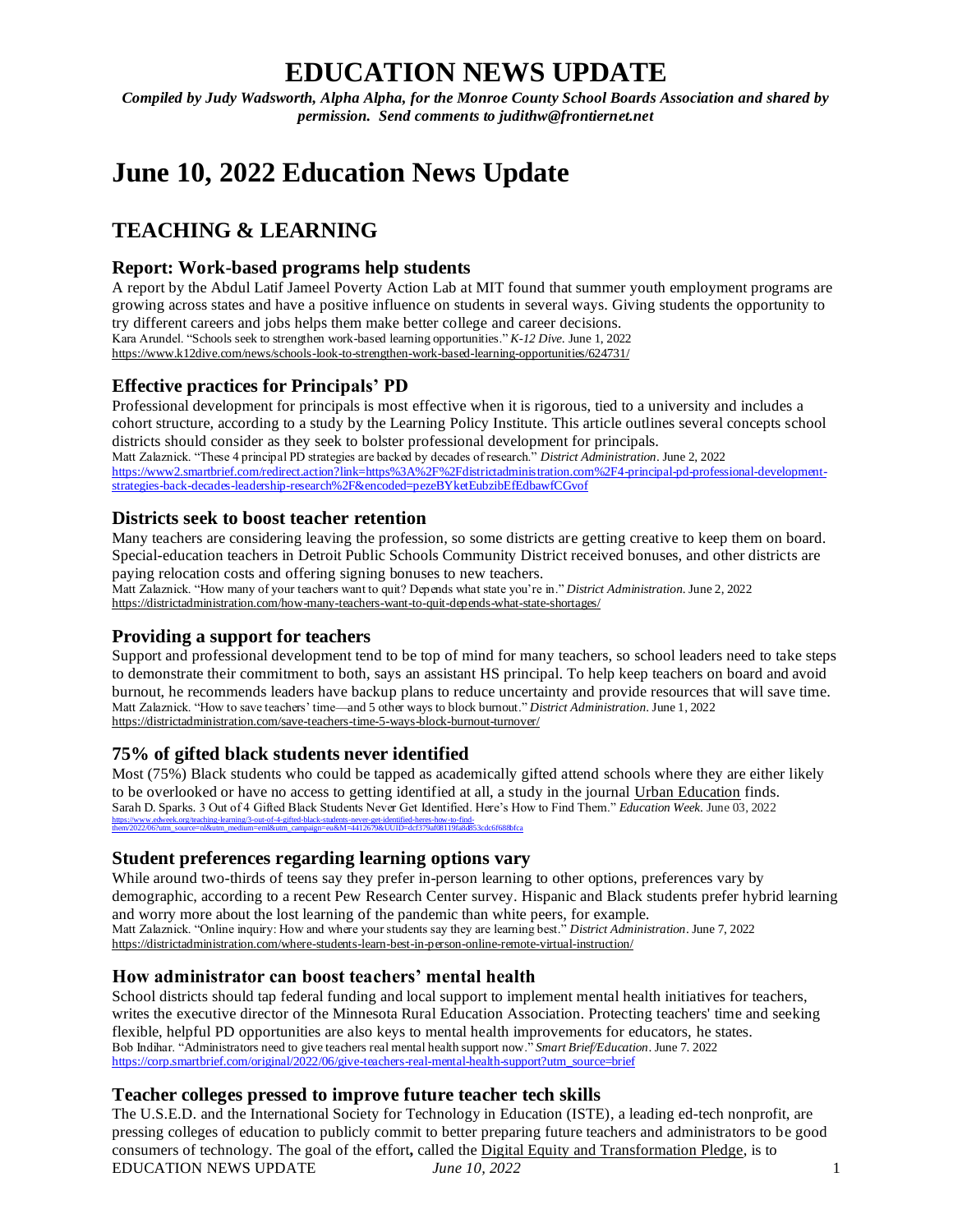encourage these programs to help new teachers "gain the digital skills needed to support learning in today's classrooms." Most teachers, principals, and administrators say [their teacher college programs fell short](https://marketbrief.edweek.org/exclusive-data/educators-dont-feel-prepared-buy-ed-tech-products-heres-matters-vendors/) in preparing them to vet vendors and integrate new digital tools, according to a recent nationally representative survey. Emma Kate Fittes. "Teacher Colleges Pressed to Commit to Improving Future Educators' Tech Skills." *Education Week Market Brief*. June 7, 2022 [https://marketbrief.edweek.org/marketplace-k-12/teachers-colleges-pressed-commit-improving-future-educators-tech](https://marketbrief.edweek.org/marketplace-k-12/teachers-colleges-pressed-commit-improving-future-educators-tech-skills/?utm_source=nl&utm_medium=eml&utm_campaign=eu&M=4437151&UUID=dcf379af08119fa8d853cdc6f688bfca)[skills/?utm\\_source=nl&utm\\_medium=eml&utm\\_campaign=eu&M=4437151&UUID=dcf379af08119fa8d853cdc6f688bfca](https://marketbrief.edweek.org/marketplace-k-12/teachers-colleges-pressed-commit-improving-future-educators-tech-skills/?utm_source=nl&utm_medium=eml&utm_campaign=eu&M=4437151&UUID=dcf379af08119fa8d853cdc6f688bfca)

#### **Colleges reconsider student engagement practices**

Residential colleges are reviewing their online learning practices as the engagement of students falls in online and hybrid courses. Some schools are looking to their online counterparts to see how they structure support services to create a sense of community and accountability for remote students. Professors report that fewer students are showing up to class and turning work in on time (or at all). Some of this perceived disengagement undoubtedly is a symptom of the ongoing health crisis, but declining student participation may also stem from the challenges inherent to remote and hybrid learning. Experts say that online classes that are self-paced, asynchronous or technically possible to tune into from a shared space full of distractions often require students to exhibit more self-control, more intrinsic motivation and better time management. This can be a real challenge for many students, so institutions that specialize in online higher ed have designed systems, strategies and tools to better hold the attention of their students, many of whom are working adults. That's a sharp contrast to how most residential colleges operate. Rebecca Koenig. "As Student Engagement Falls, Colleges Wonder: 'Are We Part of the Problem?'." *Ed Surge*. June 8, 2022 <https://www.edsurge.com/news/2022-06-08-as-student-engagement-falls-colleges-wonder-are-we-part-of-the-problem>

# **FEDERAL/NATIONAL/INTERNATIONAL**

#### **Free lunch program about to expire**

The free lunch program that has fed most school children in NYS for two years is about to expire, and dozens of local officials are urging Congress to renew it. [During the pandemic](https://www.timesunion.com/news/article/All-school-meals-are-still-free-for-now-15577551.php), Congress authorized USDA to allow free lunches to all students, so school districts did not have to check for household eligibility and track the students to ensure ineligible children paid for their lunch. This was helpful during school shutdowns, when schools distributed food in bulk via school buses and other methods that did not allow easy verification of the identity of each student. USDA was also allowed to waive eligibility requirements for summer meals. Those waivers expire on June 30. Kathleen Moore. "Legislators warn of 'hunger cliff' if free lunch waivers expire." *Albany Times Union*. June 3, 2022 [https://www.timesunion.com/news/article/Legislators-warn-of-hunger-cliff-if-free-lunch-17218072.php?IPID=Times-Union-Capital-Region-spotlight&utm\\_source=First+Read+Newsletters&utm\\_campaign=867070781d-](https://www.timesunion.com/news/article/Legislators-warn-of-hunger-cliff-if-free-lunch-17218072.php?IPID=Times-Union-Capital-Region-spotlight&utm_source=First+Read+Newsletters&utm_campaign=867070781d-EMAIL_CAMPAIGN_2022_06_04_11_31&utm_medium=email&utm_term=0_252d27c7)[EMAIL\\_CAMPAIGN\\_2022\\_06\\_04\\_11\\_31&utm\\_medium=email&utm\\_term=0\\_252d27c7](https://www.timesunion.com/news/article/Legislators-warn-of-hunger-cliff-if-free-lunch-17218072.php?IPID=Times-Union-Capital-Region-spotlight&utm_source=First+Read+Newsletters&utm_campaign=867070781d-EMAIL_CAMPAIGN_2022_06_04_11_31&utm_medium=email&utm_term=0_252d27c7)

#### **Expansive study of school segregation show's it's getting worse**

School segregation has increased in the last 30 years, especially in the 100 largest districts that enroll about 40% of the nation's K-12 population. Most of the increases have come within the nation's 100 largest districts. Eesha Pendharkar. "An Expansive Look at School Segregation Shows It's Getting Worse." *Education Week*. June 3, 2022 [https://www.edweek.org/leadership/an-expansive-look-at-school-segregation-shows-its-getting-worse/2022/06?utm\\_source=nl&utm\\_medium=eml&utm\\_campaign=eu&M=4412679&UUID=dcf379af08119fa8d853cdc6f688bfca](https://www.edweek.org/leadership/an-expansive-look-at-school-segregation-shows-its-getting-worse/2022/06?utm_source=nl&utm_medium=eml&utm_campaign=eu&M=4412679&UUID=dcf379af08119fa8d853cdc6f688bfca)

#### **Controversy over offering mental health support in schools**

Teens are reporting severe levels of anxiety and depression. But when Connecticut moved to expand mental health services in schools, it ran into fierce opposition in one town. That local Board of Education resisted on the grounds that the services infringed on the rights of parents. After that, dozens of supporters of the clinic filed a complaint with Connecticut's Board of Education, asking the state to "investigate and take corrective action." Since then, the school board meetings have become a battleground for competing views on mental health, exposing divisions that are both partisan and generational.

9SNkhxS0vjppaCpaZ9AOC41roW3GGMa2paHFZYIzOiXVEirYuFu2O+4-BucLDm7BfDC1iZxJV409JN6fOz7iWePzv3DDu8kidFh1PYrAs0uFmsHZSKLrOCoX0kJ0KiOZxyX7wJvXu9LC3oEzZPHteV2IEsFAknGTXh W849NpbXdscN6-7JBYnE9Hs1fRTUjc7adf0WOBiAtTchL5osrXSaBKTvcbO

Ellen Barry. "A Mental Health Clinic in School? No, Thanks, Says the School Board." *NY Times*. June 5, 2022 [https://www.nytimes.com/2022/06/05/health/killingly-ct-mental-health-clinic-school.html?unlocked\\_article\\_code=AAAAAAAAAAAAAAAACEIPuomT1JKd6J17Vw1cRCfTTMQmqxCdw\\_PIxftm3iWka3DLDm4fiOQYCoyc](https://www.nytimes.com/2022/06/05/health/killingly-ct-mental-health-clinic-school.html?unlocked_article_code=AAAAAAAAAAAAAAAACEIPuomT1JKd6J17Vw1cRCfTTMQmqxCdw_PIxftm3iWka3DLDm4fiOQYCoyc-wDOZK5nZt082yXeT8MENbIpWPV2i-9SNkhxS0yjppqCmZ9AOC41roW3GGMq2paHFZYJzQjXVEjrYuFu2O_4-BucLDm7BfDC1iZxJV409JN6fQz7jWgPzv3DDu8kidFh1PYrAs0uFmsHZSKLrOCoX0slQKiOZxvX7wIyXu9LC3qEzZPHteV2IEgFAknGTXh__W849NpbXdscN6_7JBYnE9Hs1fRTUic7adf0WOBiAtTchL5osrXSqBKTycbQx_U-FapcvL-soX-SH-ijoOJBZyDXcfnMCLSI&smid=url-share) -wDOZK5nZt082yXeT8MENbIpWPV2i-

#### **Commentary: Ed tech needs more science behind it**

The \$300 billion global edtech industry is full of promise – but its non-empirical approach has prevented true success. Companies that produce education technology often tout success using client comments and school case studies rather than hard data, with only 7% of edtech companies using randomized controlled trials, according to Edtech Impact. Educators should push for more rigorous testing, much like in health care tech, write Fabio Segura and Simon Sommer of the Jacobs Foundation.

Fabio Segura & Simon Sommer. "Edtech Should Be More Evidence-Driven." *Ed Surge*. June 3, 2022 <https://www.edsurge.com/news/2022-06-03-edtech-should-be-more-evidence-driven>

# **NEW YORK STATE**

[ijoOJBZyDXcfnMCL SI&smid=url-share](https://www.nytimes.com/2022/06/05/health/killingly-ct-mental-health-clinic-school.html?unlocked_article_code=AAAAAAAAAAAAAAAACEIPuomT1JKd6J17Vw1cRCfTTMQmqxCdw_PIxftm3iWka3DLDm4fiOQYCoyc-wDOZK5nZt082yXeT8MENbIpWPV2i-9SNkhxS0yjppqCmZ9AOC41roW3GGMq2paHFZYJzQjXVEjrYuFu2O_4-BucLDm7BfDC1iZxJV409JN6fQz7jWgPzv3DDu8kidFh1PYrAs0uFmsHZSKLrOCoX0slQKiOZxvX7wIyXu9LC3qEzZPHteV2IEgFAknGTXh__W849NpbXdscN6_7JBYnE9Hs1fRTUic7adf0WOBiAtTchL5osrXSqBKTycbQx_U-FapcvL-soX-SH-ijoOJBZyDXcfnMCLSI&smid=url-share)